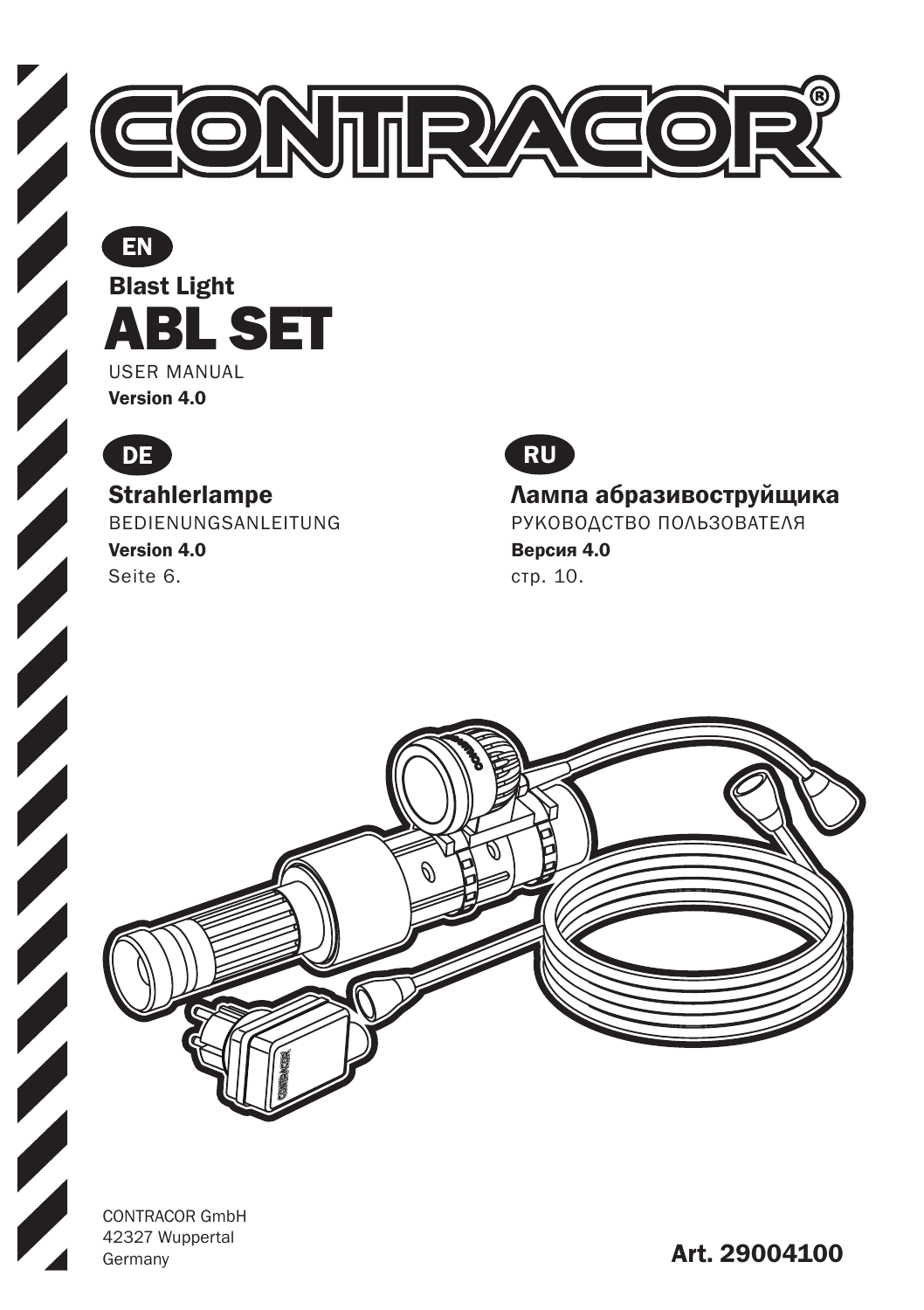

#### 1. Major components ,description of mechanism and usage

| Technical data:    |             |
|--------------------|-------------|
| Voltage (V input): | 220-230V AC |
| Voltage (V out):   | 12V DC      |
| Current (I out):   | 1 A         |
| Protection class:  | <b>IP54</b> |

The ABL blast light is designed for illuminating a working area during sandblast cleaning operations. The lamp runs on 12 volts and provides a bright concentrated light which can be directed at the working area. It utilizes an approximately 800-lumen bright LED module to produce a concentrated light cone. The ABL blast light attaches to the sandblast hose and does not interfere with operation of the DMH handle. The operator does not have to hold the light in one hand in order for it to work effectively. The modern LED light runs on a 230V AC/12V DC transformer, supplied along with the package. The lamp has a hermetically sealed design and is protected against dust and abrasive material. A stable and replaceable deflector glass protects the lamp against abrasive material damage. The disposable glass can be easily replaced once the rubber cover is removed. The LED light is supplied with a 20m power cord.

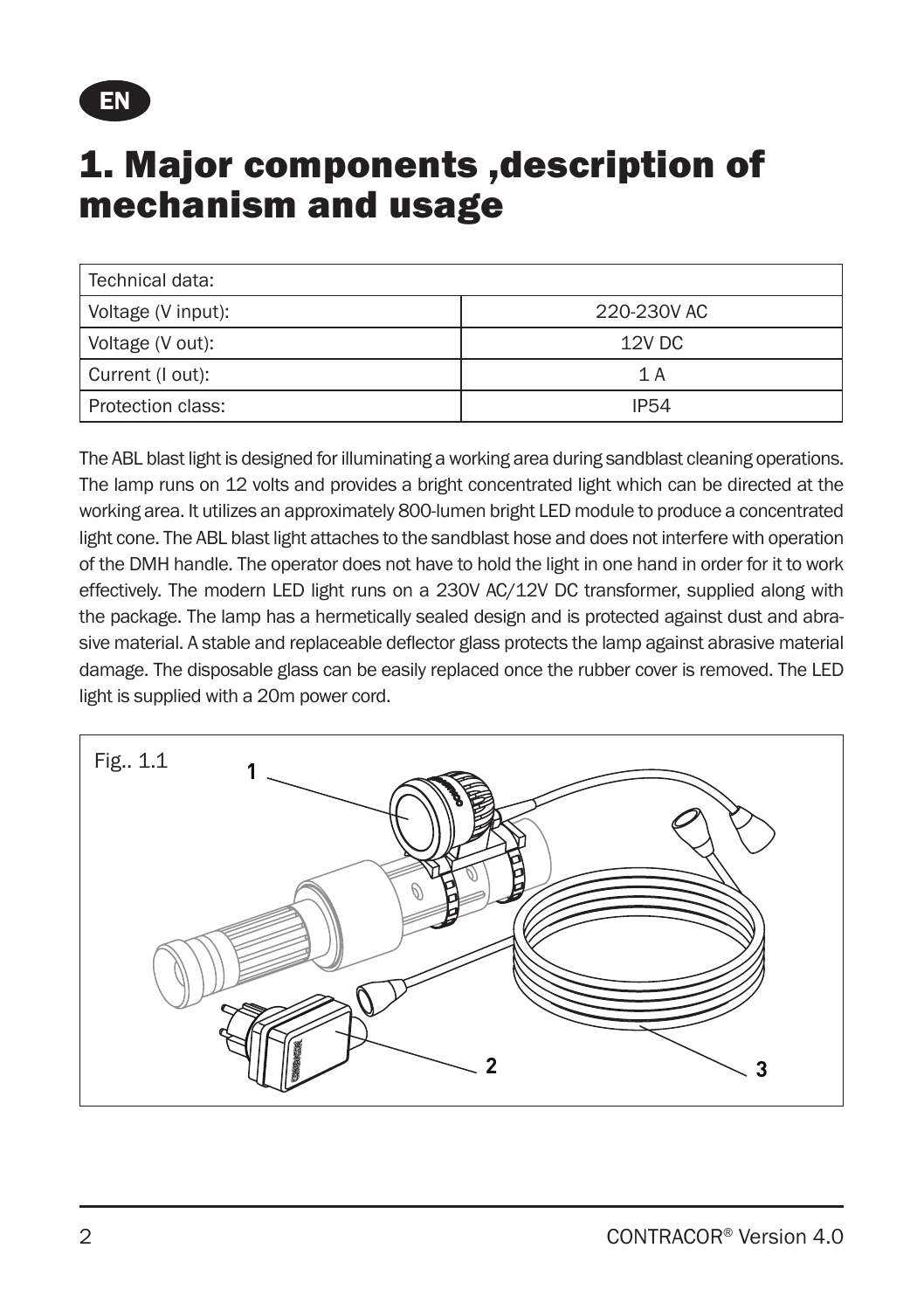| Pos. No.      | Article  | Description                                                                                                                                                          |
|---------------|----------|----------------------------------------------------------------------------------------------------------------------------------------------------------------------|
|               | 29004100 | LED Blast light, approx. 800 lumens, included Lamp assembly with<br>waterproof connector, AC/DC transformer, 20m. extension power cord<br>with waterproof connectors |
|               | 29004000 | Lamp assembly with waterproof connector, spare part for 29004100 only                                                                                                |
| $\mathcal{D}$ | 29004013 | AC/DC transformer, Input 230V~ AC, Output 12V= DC                                                                                                                    |
| 3             | 29004014 | Extension power cord, 20m, with waterproof connectors                                                                                                                |



| Pos. No.       | Article  | Description                 |
|----------------|----------|-----------------------------|
| $\mathbf{1}$   | 29004001 | Body                        |
| $\overline{2}$ | 34020015 | Holder for lens optics      |
| 3              | 29004003 | Cap                         |
| $\overline{4}$ | 29004004 | Glas, internal, pack 10 pc. |
| 5              | 29004005 | Glas, outer, pack 10 pc.    |
| 6              | 29004006 | Electronic board            |
| $\overline{7}$ | 29004002 | <b>LED Module</b>           |
| 8              | 29004008 | Gland                       |
| 9              | 29004010 | 0-ring                      |
| 10             | 34020014 | Cable                       |
| 11             | 29004007 | Clamp                       |
| 12             | 29004009 | Spring ring                 |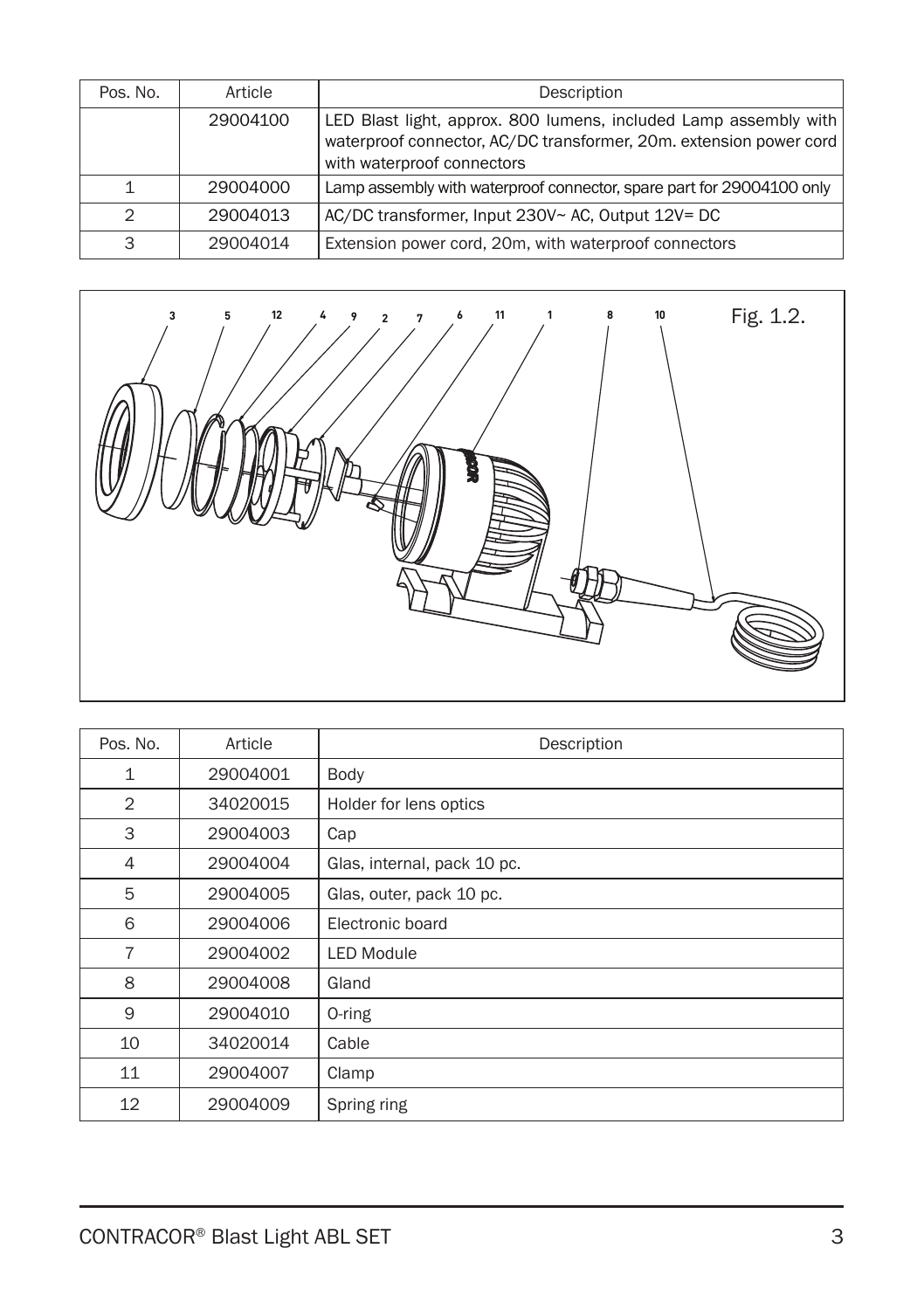# 2. Installation

- 1. Mount ABL Blast Light body to blast hose with the bands (included in the supply package).
- 2. Secure electric cord to blast hose.
- 3. Connect ABL Blast Light to the appropriate power supply.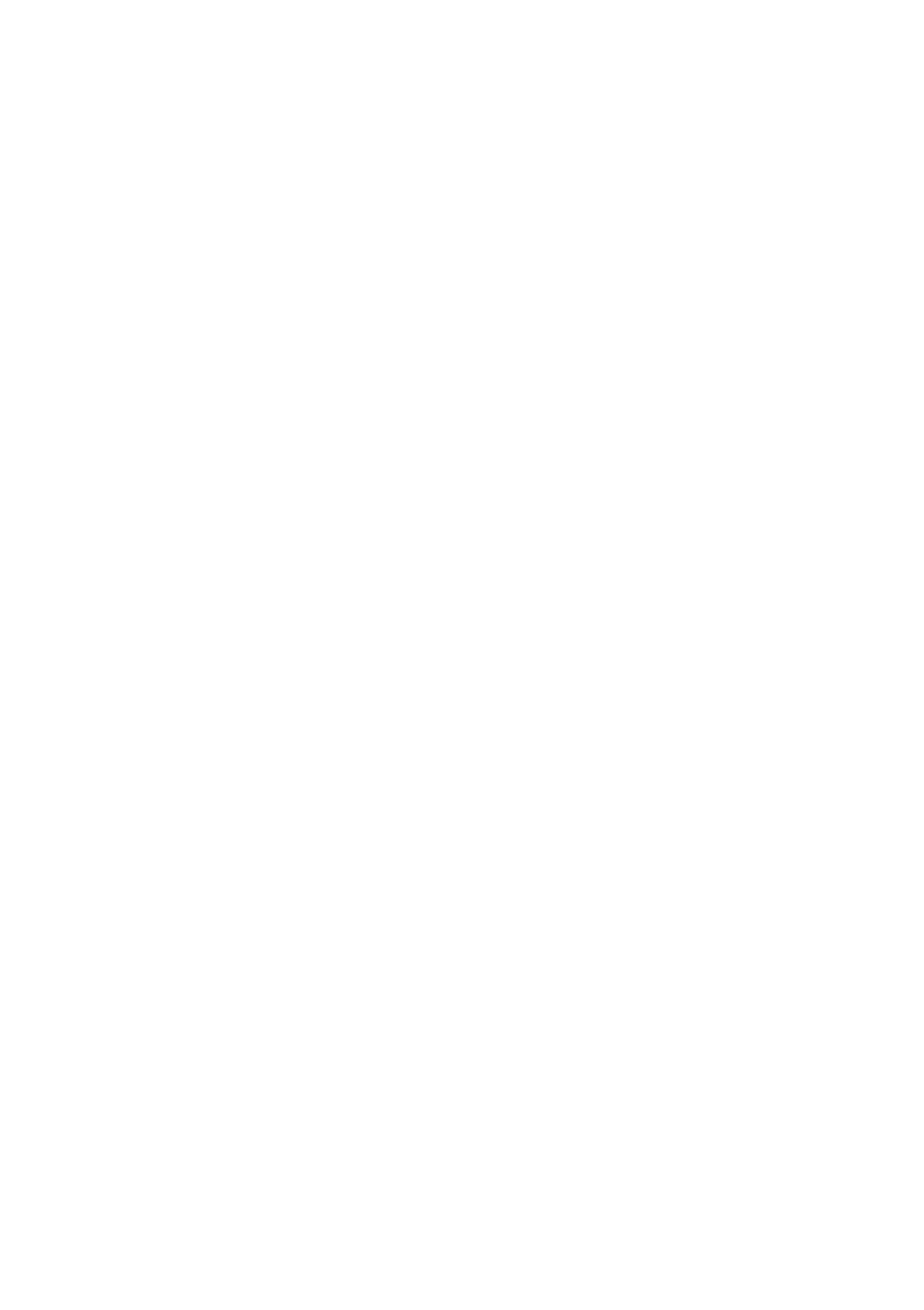

## 1. Beschreibung

| Technische Daten:    |             |
|----------------------|-------------|
| Spannung (V input):  | 220-230V AC |
| Spannung (V out):    | 12V DC      |
| Stromstärke (I out): | 1 A         |
| Schutzart:           | <b>IP54</b> |

Die 12 Volt Gleichstrom Strahlerlampe ABL wird auf dem Strahlschlauch befestigt, um die Arbeitsfläche in dunkler Umgebung zu beleuchten. Sie verwendet ein ca. 800 Lumen helles LED Modul, das einen konzentrierten Lichtkegel erzeugt.Die Strahlerlampe ABL behindert nicht die Bedienung der DMH Fernsteuerung.Die moderne LED Strahlerlampe wird durch einen mitgelieferten 230V AC/12V DC Trafo betrieben.Die LED Strahlerlampe hat eine hermetisch abgedichtete, von Staub und Strahlmittel geschützte Konstruktion.Ein stabiles, austauschbares Prallglas schütz die Lampe vor Beschädigungen durch Strahlpartikel. Es ist mit einem Gummideckel fixiert und kann bei Bedarf schnell ausgetauscht werden.Die LED-Strahlerlampe wird mit einem 20m langen, gummierten Verlängerungskabel geliefert. Ein stabiles, austauschbares Prallglas schütz die Lampe vor Beschädigungen durch Strahlpartikel. Es ist mit einem Gummideckel fixiert und kann bei Bedarf schnell ausgetauscht werden. Die LED-Strahlerlampe wird mit einem 1.5 m langen, gummierten Stromkabel geliefert.

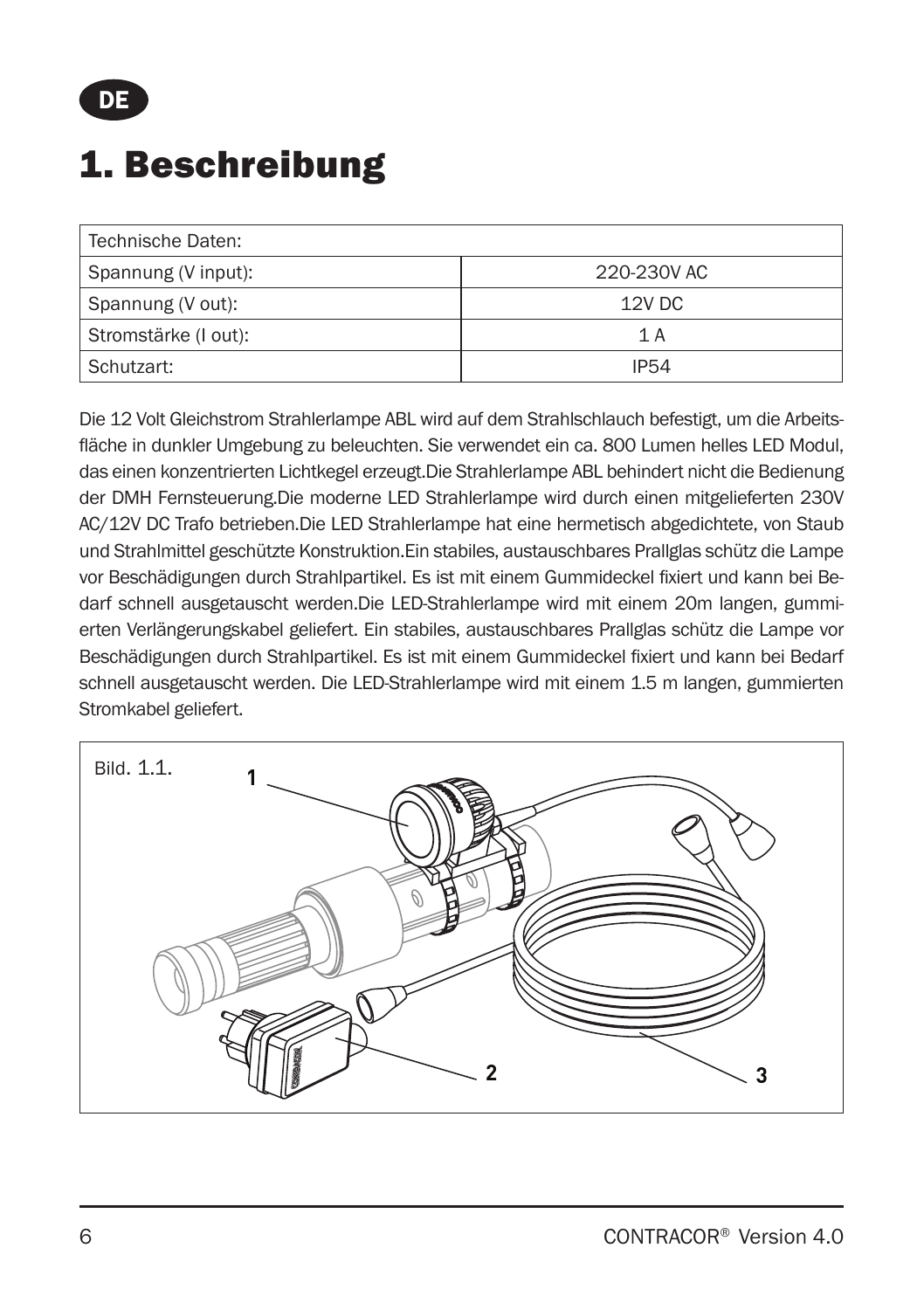| Pos. Nr. | Artikel  | Beschreibung                                                                                                                                                             |
|----------|----------|--------------------------------------------------------------------------------------------------------------------------------------------------------------------------|
|          | 29004100 | LED-Strahlerlampe ABL, ca. 800 Lumen, einschl. Lampe mit vergoss-<br>enem Steckverbinder, AC/DC Transformator, 20m Verlängerungskabel<br>mit vergossenen Steckverbindern |
|          | 29004000 | Lampe mit vergossenem Steckverbinder, nur als Ersatzteil für 29004100                                                                                                    |
| っ        | 29004013 | AC/DC Transformator, Eingang 230V~ AC, Ausgang 12V= DC                                                                                                                   |
| 3        | 29004014 | Verlängerungskabel 20m, mit vergossenen Steckverbindern                                                                                                                  |



| Pos. Nr.       | Artikel  | Beschreibung                                              |
|----------------|----------|-----------------------------------------------------------|
| $\mathbf{1}$   | 29004001 | Körper                                                    |
| $\overline{2}$ | 34020015 | Halterung für Linsenoptik, in Art. 29004002 mit enthalten |
| 3              | 29004003 | Deckel                                                    |
| 4              | 29004004 | Schutzdünnglas, Pack. 10 St.                              |
| 5              | 29004005 | Schutzglas, Pack. 10 St.                                  |
| 6              | 29004006 | Elektronikplatine                                         |
| $\overline{7}$ | 29004002 | <b>LED Modul</b>                                          |
| 8              | 29004008 | Kabelverschraubung                                        |
| 9              | 29004010 | 0-Ring                                                    |
| 10             | 34020014 | Kabelleitung                                              |
| 11             | 29004007 | Klemme                                                    |
| 12             | 29004009 | Seeger-Sprengring                                         |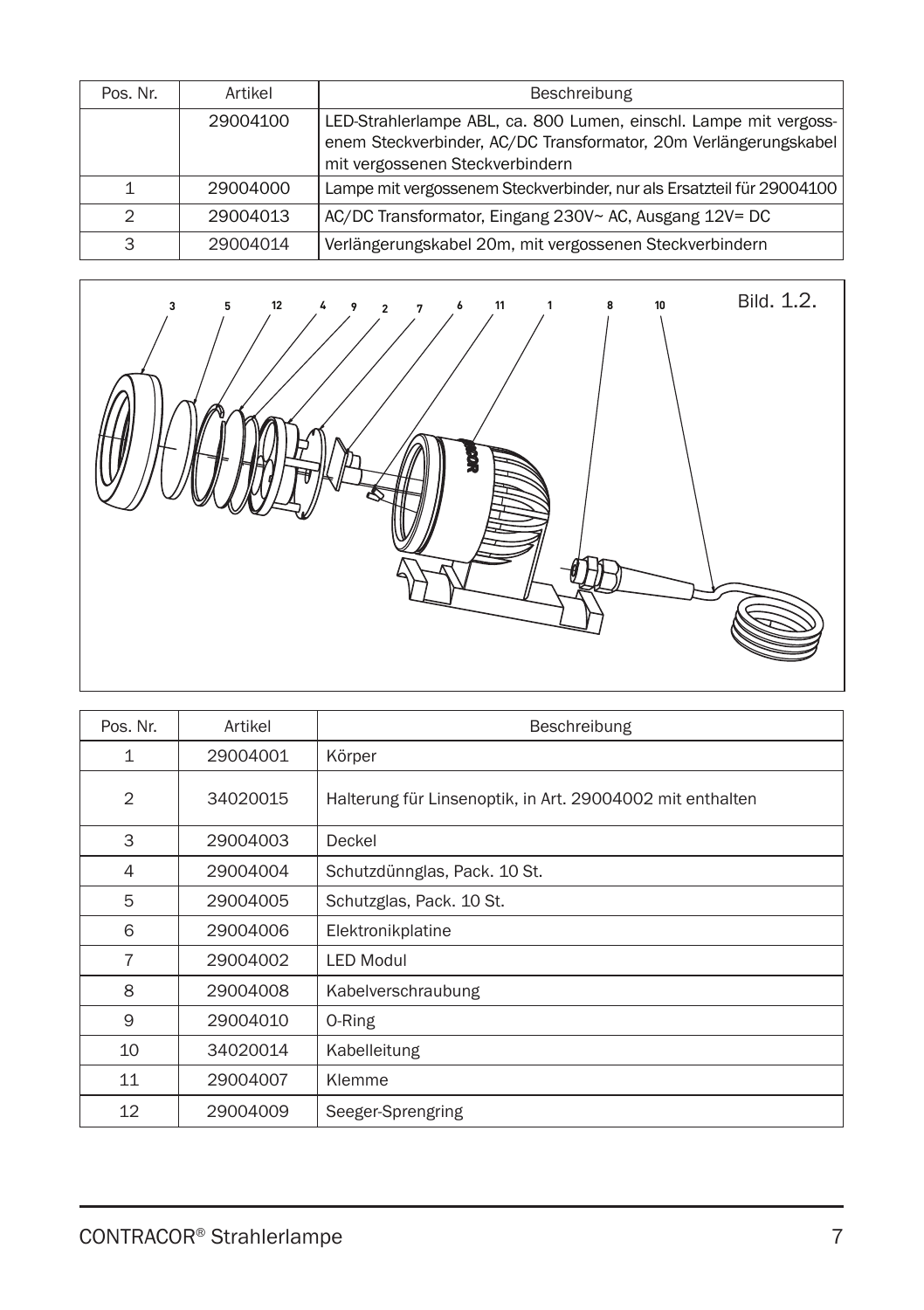# 2. Montage

1. Befestigen sie das Gehäuse mittels der mitgelieferten Kabelbinder an den Schrahlschlauch.

 2. Sichern sie die Stromversorgungsleitung mittels Schlauchschellen oder Kabelbinder am Strahlschlauch.

3. Schließen Sie ABL Blast Light an die entsprechende Stromversorgung an.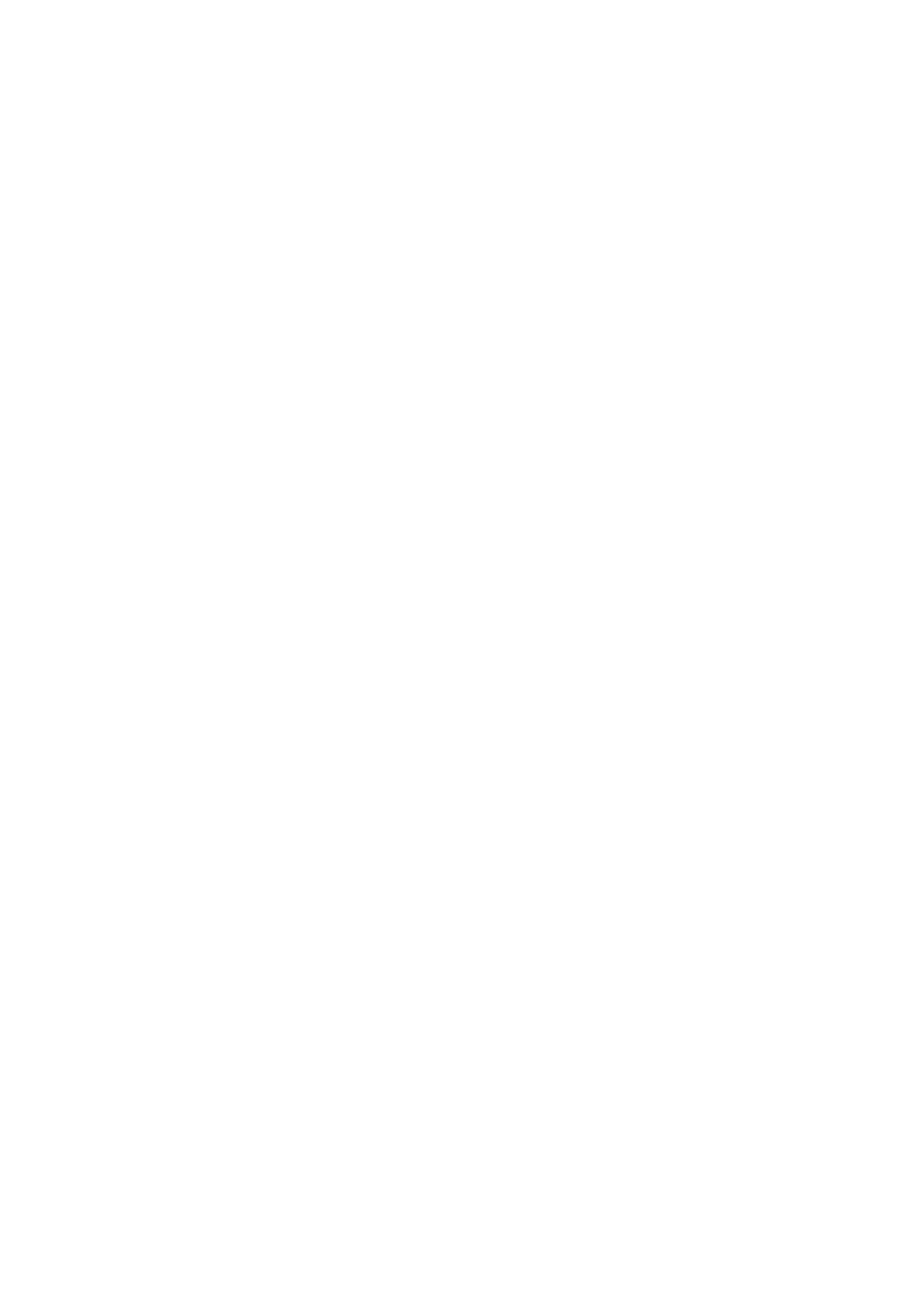#### 1. Комплектация и описание

| Тех. данные:          |             |
|-----------------------|-------------|
| Напряжение (V input): | 220-230V AC |
| Напряжение (V out):   | 12V DC      |
| Сила тока (lout):     | 1 A         |
| Степень защиты:       | IP54        |

Лампа пескоструйщика АBL предназначена для освещения рабочей зоны при пескоструйной очистке. Лампа работает от 12-24 вольт и даёт яркий и концентрированный, направленный в рабочую зону свет. Лампа пескоструйщика АBL крепится на пескоструйный рукав и не мешает применению клавиши ДУ. Оператору не надо держать лампу в одной руке и он может эффективно работать. Современная LED лампа работает от батареи 12-24V DC или любого другого источника на 12-24V DC. Лампа имеет герметичную конструкцию и защищена от пыли и рикошета. Наружное сменное стекло может быть легко заменено после снятия резиновой крышки корпуса. Поставляется в комплектации с кабелем длиной 1.5м.

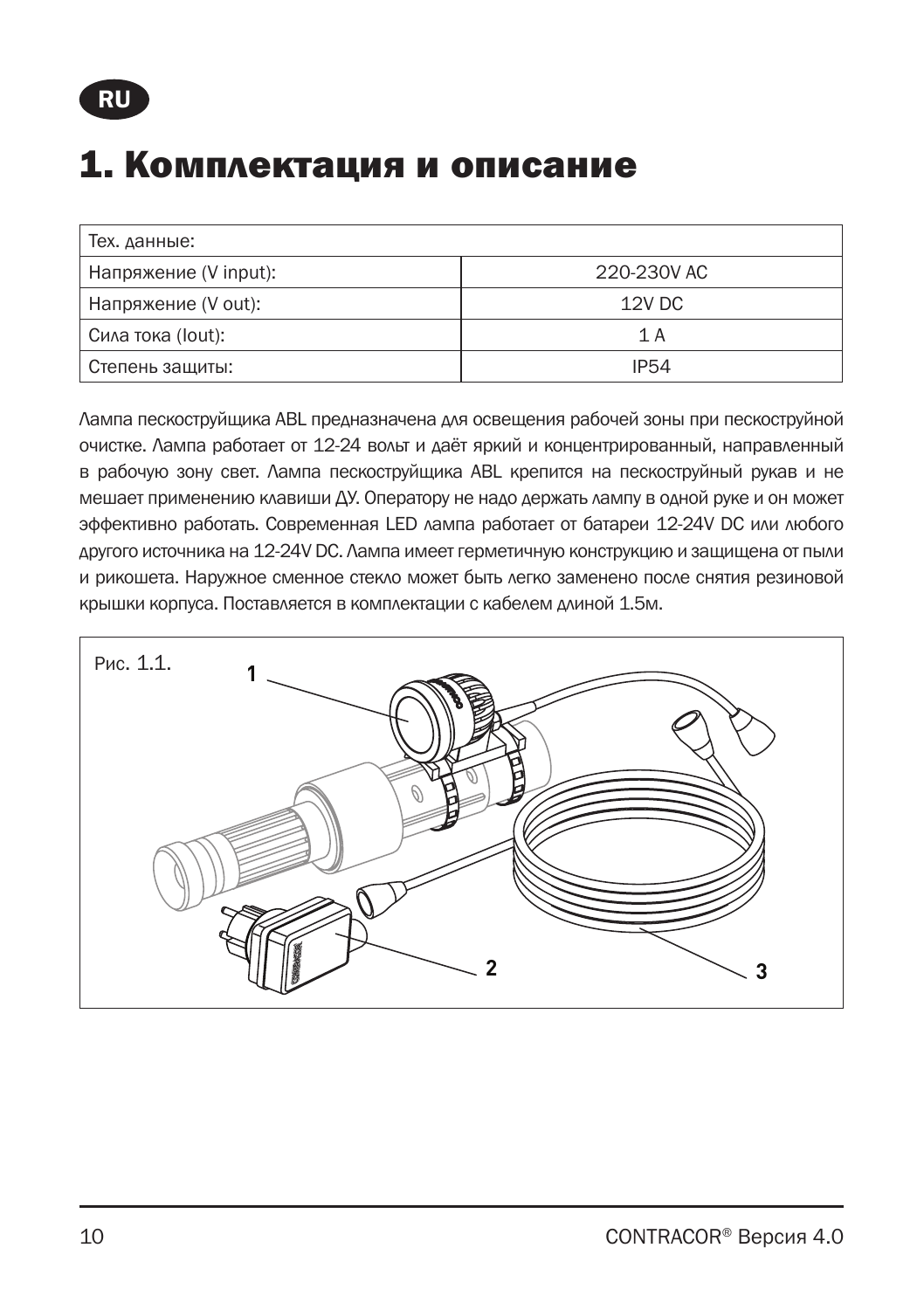| Nº | Код заказа | Описание                                                                                                                       |
|----|------------|--------------------------------------------------------------------------------------------------------------------------------|
|    | 29004100   | ABL Set Лампа пескоструйщика набор вкл. ABL лампа пескоструйщика,<br>АС/DС трансформатор, 20м. удлин. кабель, проводные клеммы |
| 1  | 29004000   | ABL Лампа пескоструйщика, LED 800 люмен, 12-24 В DC, кабель<br>длиной 1.5м                                                     |
| 2  | 29004013   | АС/DC трансформатор, вход 230B~ АС, выход 12B= DC                                                                              |
| 3  | 29004014   | 20м. кабель, проводные клеммы                                                                                                  |



| N <sub>2</sub> | Код заказа | Описание                       |
|----------------|------------|--------------------------------|
| $\mathbf{1}$   | 29004001   | Корпус                         |
| $\mathbf{2}$   | 34020015   | Держатель оптики               |
| 3              | 29004003   | Наконечник                     |
| 4              | 29004004   | Внутренне стекло, упак. 10 шт. |
| 5              | 29004005   | Наружное стекло, упак. 10 шт.  |
| 6              | 29004006   | Электронная плата              |
| 7              | 29004002   | LED модуль                     |
| 8              | 29004008   | Кабельный ввод                 |
| 9              | 29004010   | Кольцо                         |
| 10             | 34020014   | Кабель                         |
| 11             | 29004007   | Клемник                        |
| 12             | 29004009   | Кольцо стопорное               |